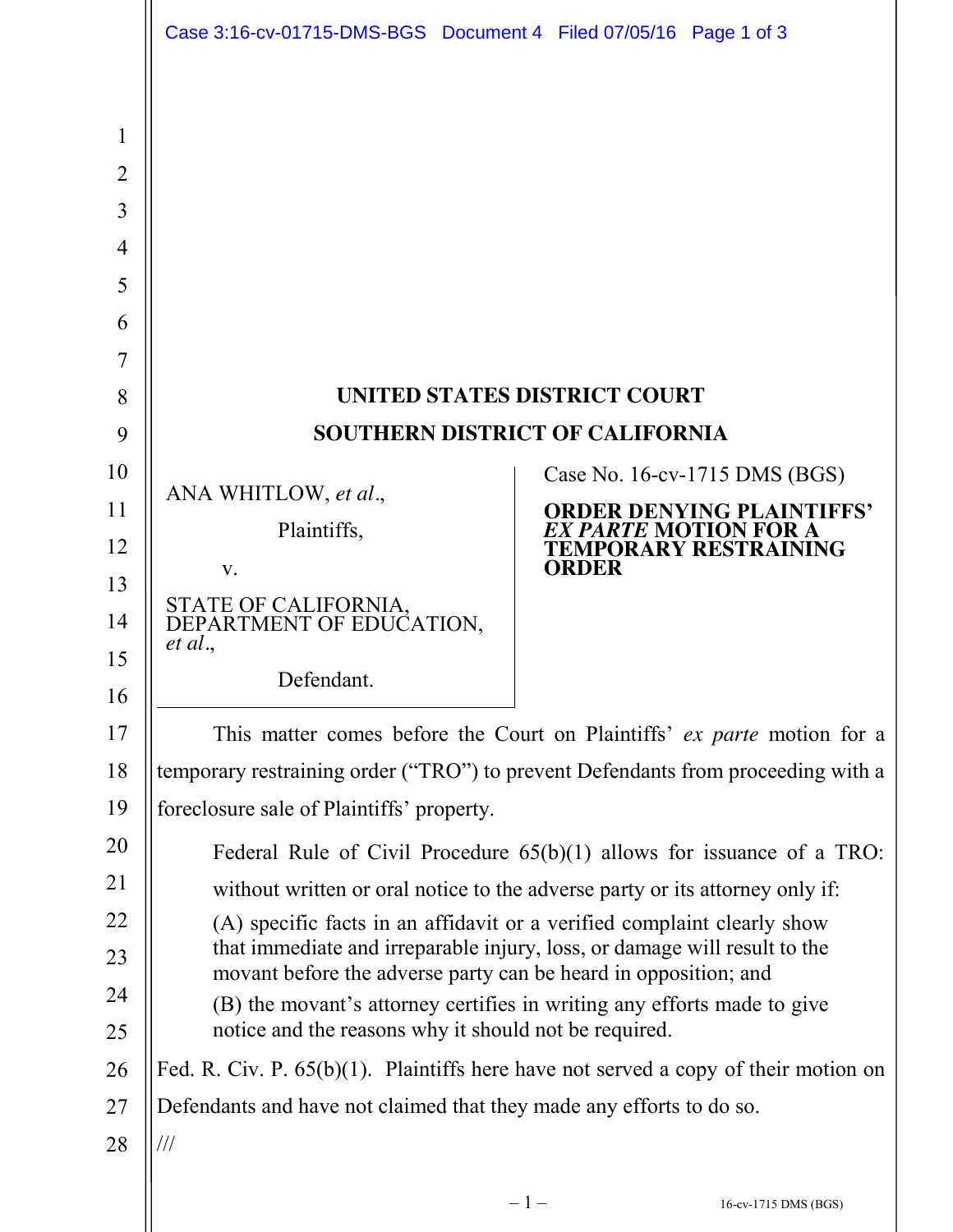1

2

14

15

# **I. BACKGROUND**

3 4 5 6 7 8 9 10 11 Plaintiffs are minors and corporations challenging the validity of California's Senate Bill ("SB") 277, which closes previously available personal belief exemptions ("PBEs") to the general requirements that students seeking to enroll in California schools must be vaccinated. According to Plaintiffs, SB 277 violates their constitutional guarantee of the free exercise of religion under the First Amendment, in addition to other fundamental rights, without a compelling government interest. Additionally, they claim that even if the government shows a compelling interest, SB 277 is not narrowly tailored or the least restrictive means of achieving that interest.

12 13 Plaintiffs seek injunctive and declaratory relief from SB 277 to prohibit the enforcement of SB 277.

## **II.**

#### **DISCUSSION**

16 17 18 19 20 21 22 23 24 25 26 27 28 The purpose of a temporary restraining order is to preserve the status quo before a preliminary injunction hearing may be held; its provisional remedial nature is designed merely to prevent irreparable loss of rights prior to judgment. *See Granny Goose Foods, Inc. v. Brotherhood of Teamsters & Auto Truck Drivers*, 415 U.S. 423, 439 (1974) (noting a temporary restraining order is restricted to its "underlying purpose of preserving the status quo and preventing irreparable harm just so long as is necessary to hold a hearing, and no longer"). Injunctive relief is "an extraordinary remedy that may only be awarded upon a clear showing that the plaintiff is entitled to such relief." *Winter v. Natural Res. Def. Council, Inc.*, 555 U.S. 7, 22 (2008). The standard for issuing a temporary restraining order is identical to the standard for issuing a preliminary injunction. *Lockheed Missile & Space Co., Inc. v. Hughes Aircraft Co.*, 887 F. Supp. 1320, 1323 (N.D. Cal. 1995). A party seeking injunctive relief under Federal Rule of Civil Procedure 65 must show "'that